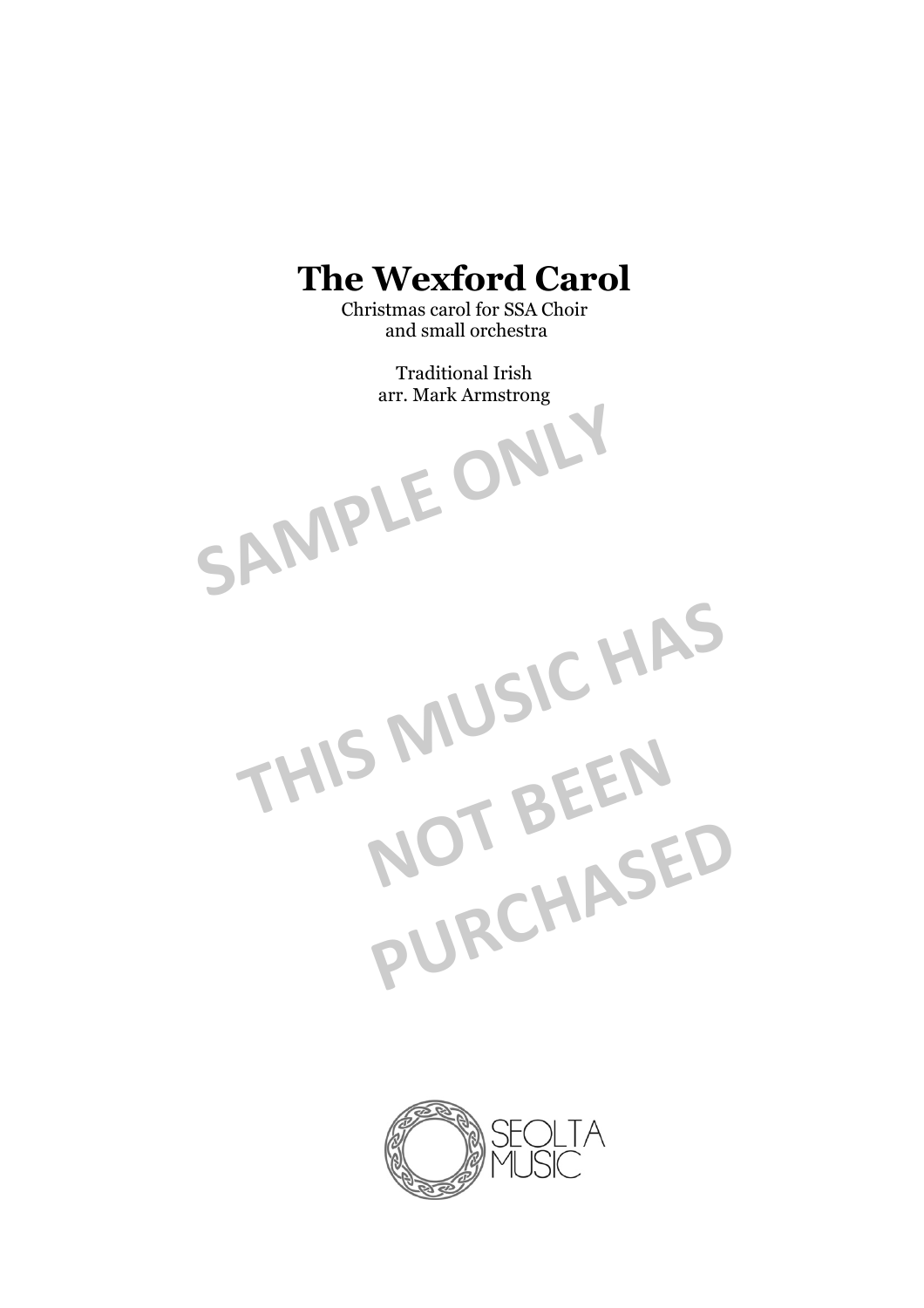## **The Wexford Carol**

The Wexford Carol is one of Ireland's best loved traditional Christmas carols telling the story of the birth of Jesus in the stable in Bethlehem and the visit of the shepherds and wise men bearing gifts for the Messiah.

Orginally written in Irish, the carol originated in the town of Enniscorthy in the county of Wexford in Ireland. It dates from the 12th century making it one of the oldest extant Christmas carols in the European tradition.

The Wexford Carol has been recorded by artists as diverse as Julie Andrews, Loreena McKennit, the King's Singers, Anúna, the Mormon Tabernacle Choir, Yo-Yo Ma and Bryn Terfel ord Carol has been recorded by artists as<br>a McKennit, the King's Singers, Anúna, t<br>Choir, Yo-Yo Ma and Bryn T<br>ark Armstrong has created a beautiful ar<br>gement for SATB choir accompanied eit

Mark Armstrong has created a beautiful and highly accessible arrangement for SATB choir accompanied either by piano/organ or small orchestra.<br> **THES**<br>
Their flocks of lambs and fee<br>
Their flocks of lambs and fee

Good people all, this Christmas time, Consider well and bear in mind What our good God for us has done In sending his beloved son With Mary holy we should pray, To God with love this Christmas Day In Bethlehem upon that morn, There was a blessed Messiah born

Near Bethlehem did shepherds keep Their flocks of lambs and feeding sheep To whom God's angel did appear Which put the shepherds in great fear Arise and go, the angels said To Bethlehem, be not afraid For there you'll find, this happy morn A princely babe, sweet Jesus, born Fig. Near Bethlehem did she<br>
Their flocks of lambs and<br>
To whom God's angel di<br>
Which put the shepher<br>
Arise and go, the angels **PURCHASED FOR THE SHOP OF STATES IN THE SHOPLAND FOR THE SHOPLAND TO Bethlehem, be not afraid For there you'll find, this happ A princely babe, sweet Jesus,** 

With thankful heart and joyful mind The shepherds went the babe to find And as God's angel had foretold They did our Saviour Christ behold Within a manger he was laid And by his side a virgin maid Attending on the Lord of Life Who came on earth to end all strife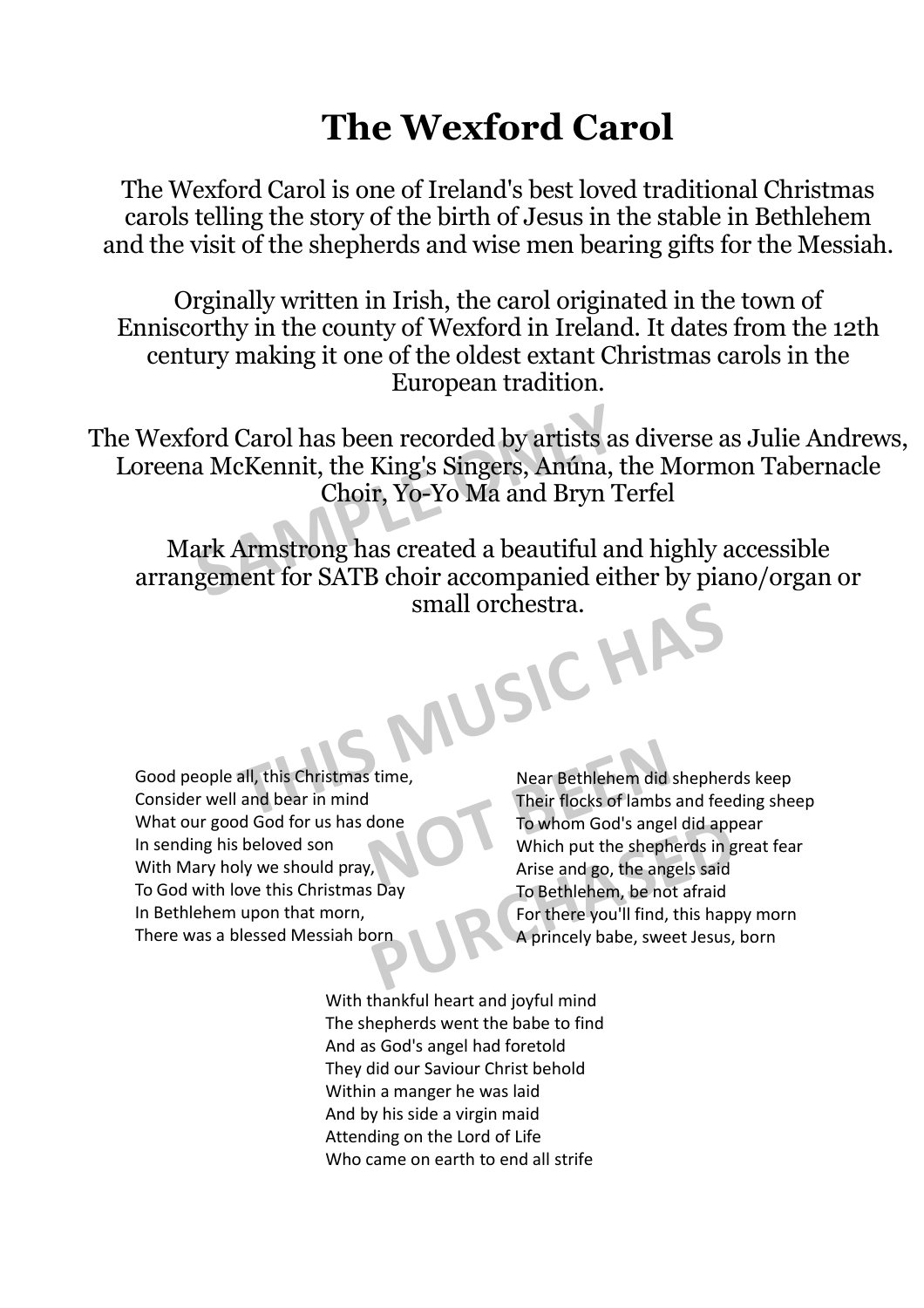The Wexford Carol Irish traditional Christmas carol

Traditional Irish arr. Mark Armstrong

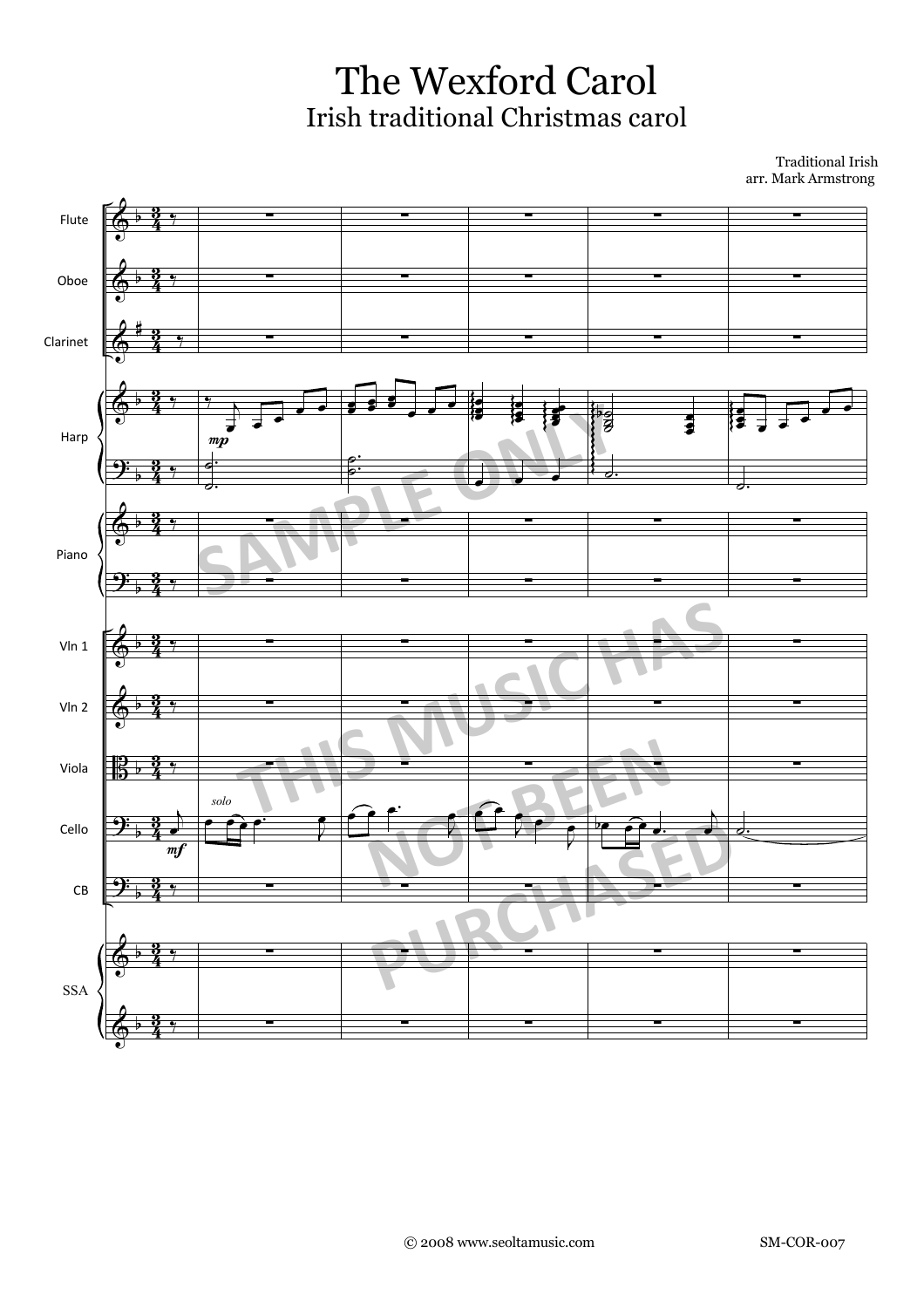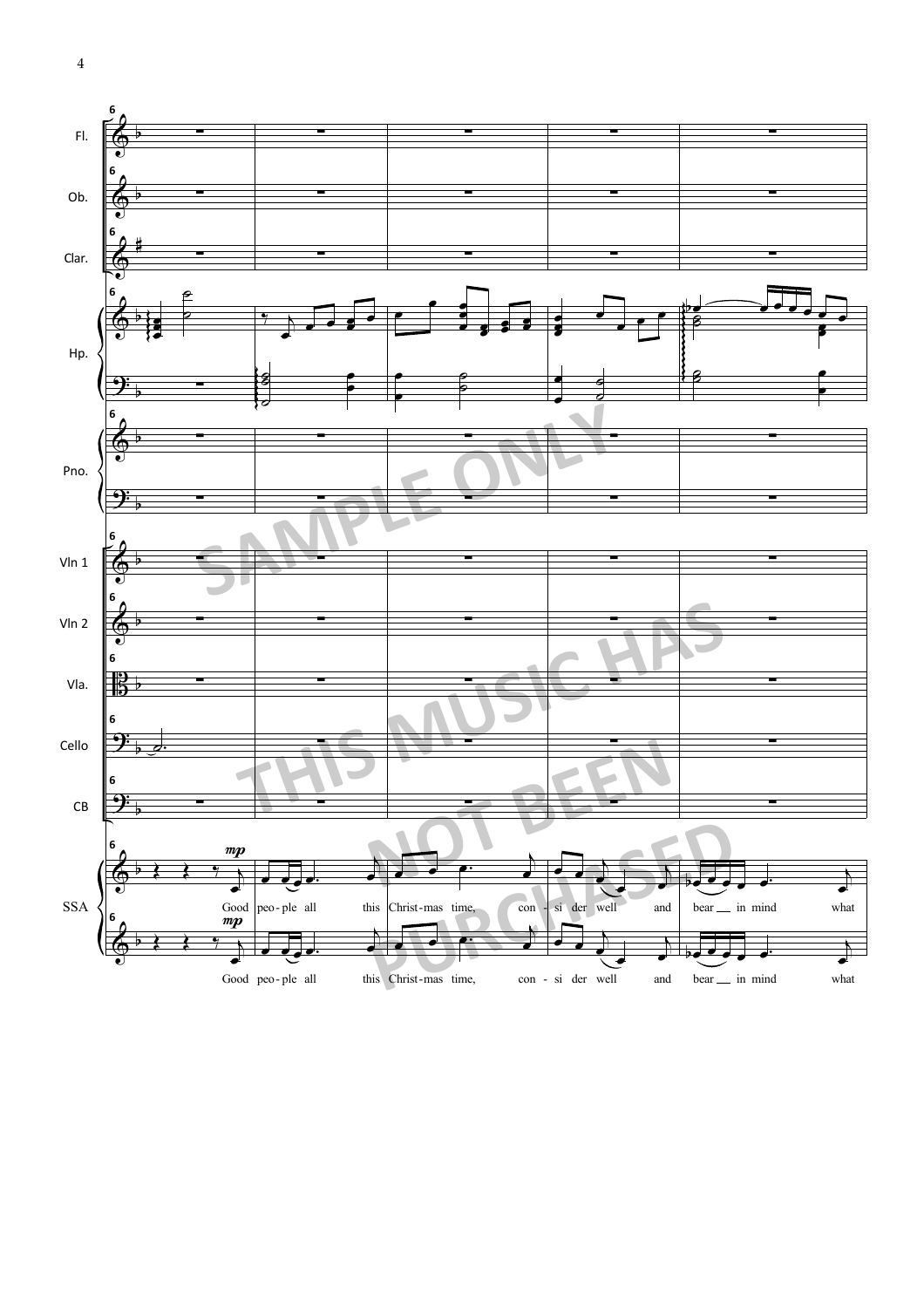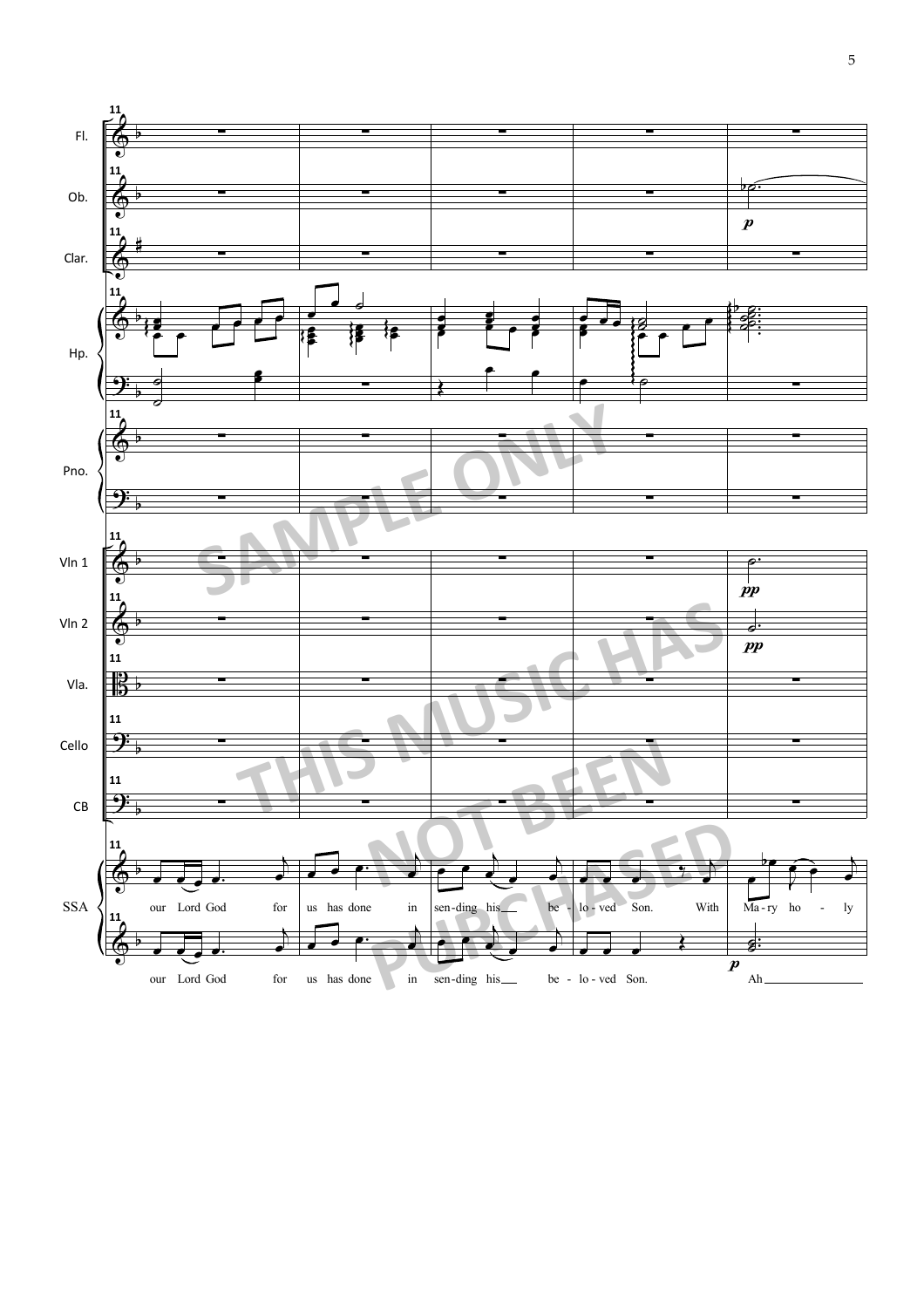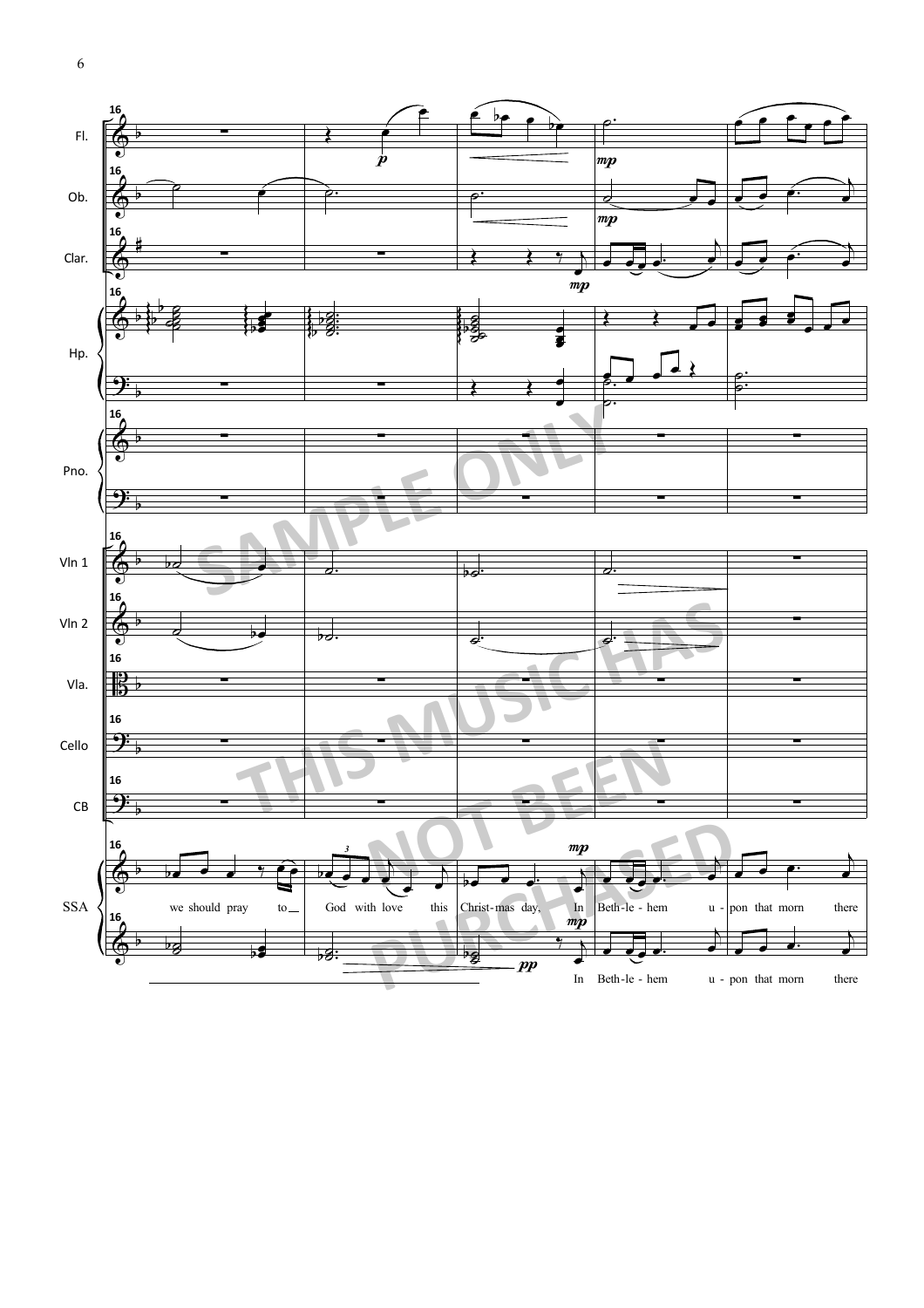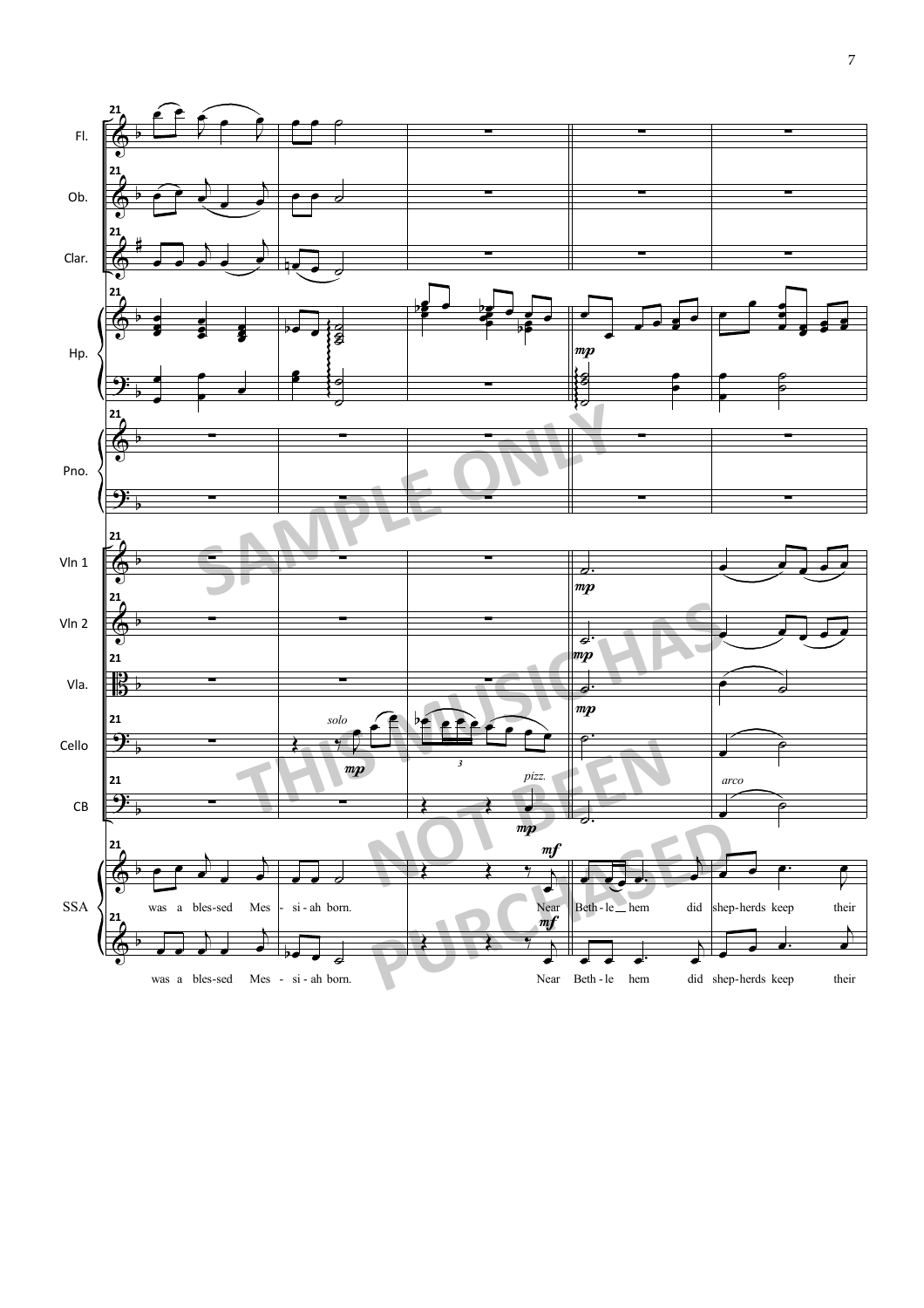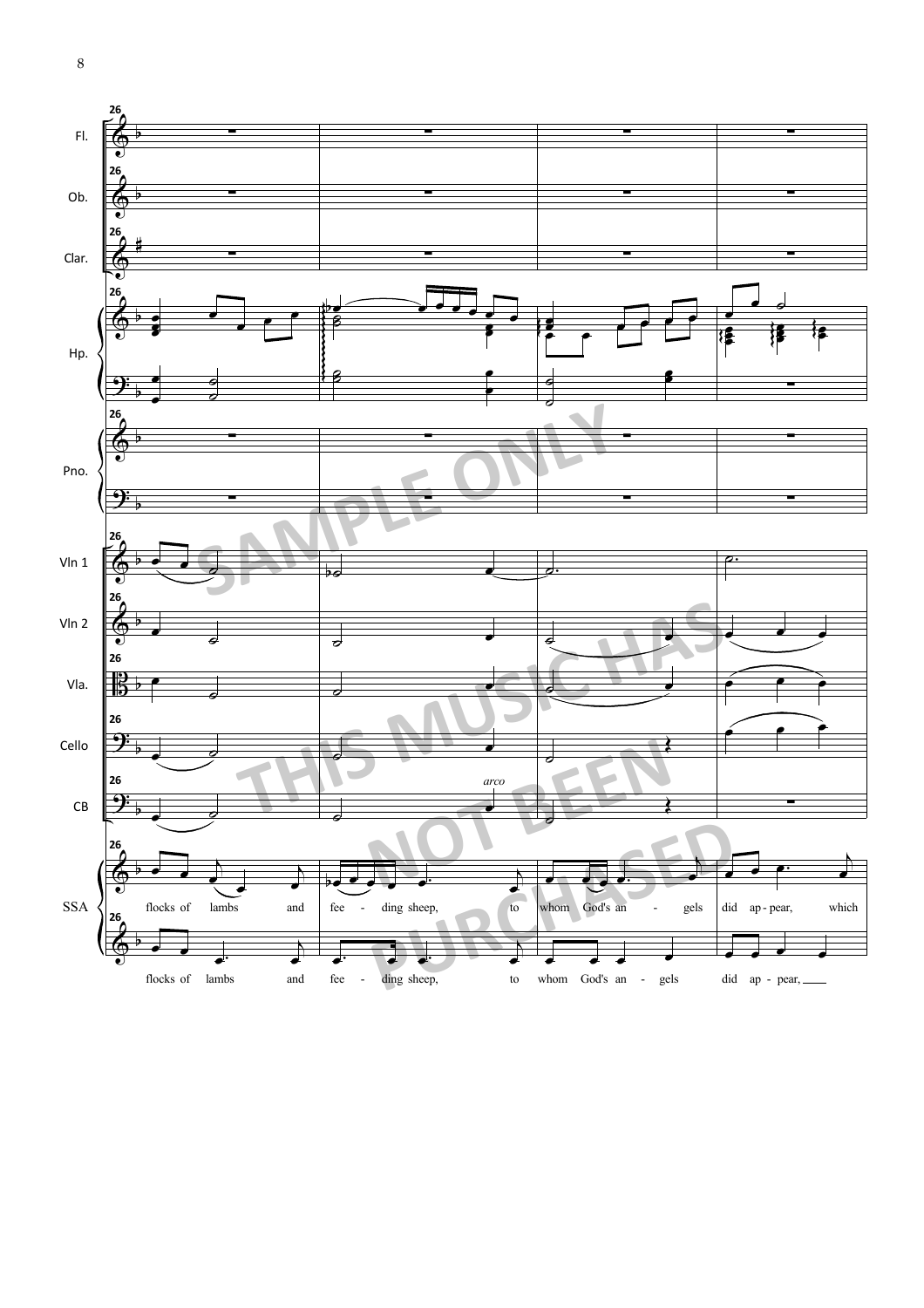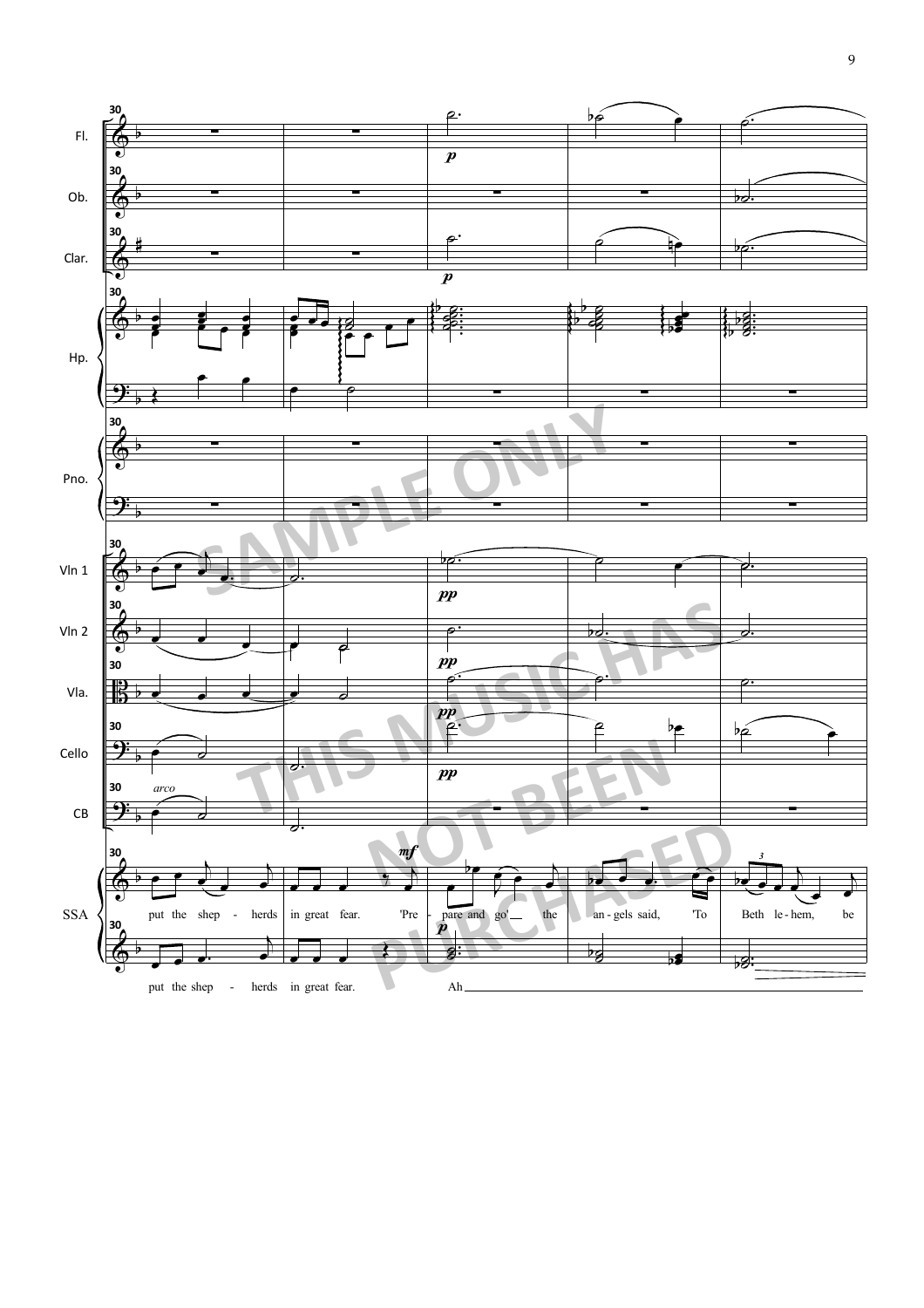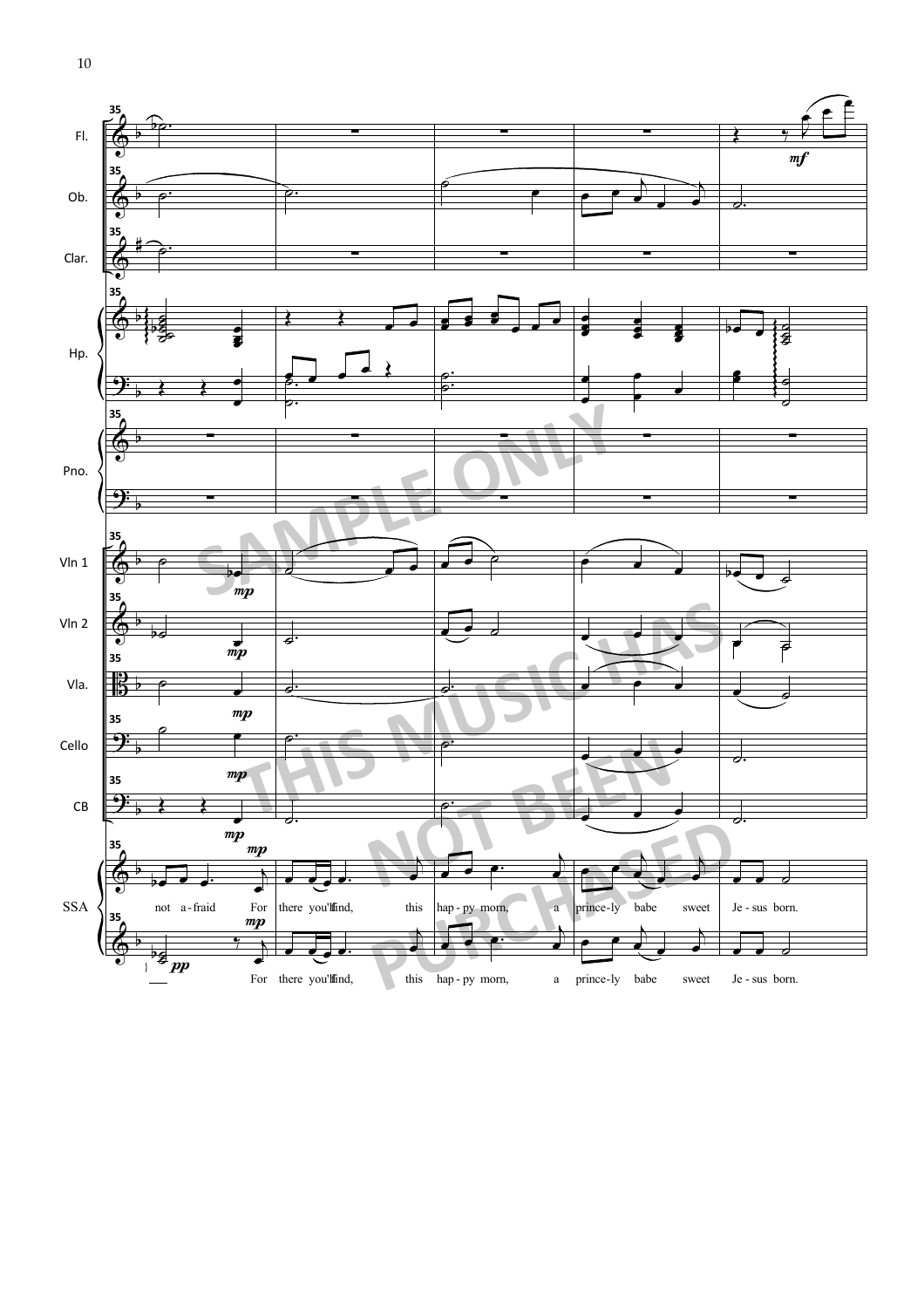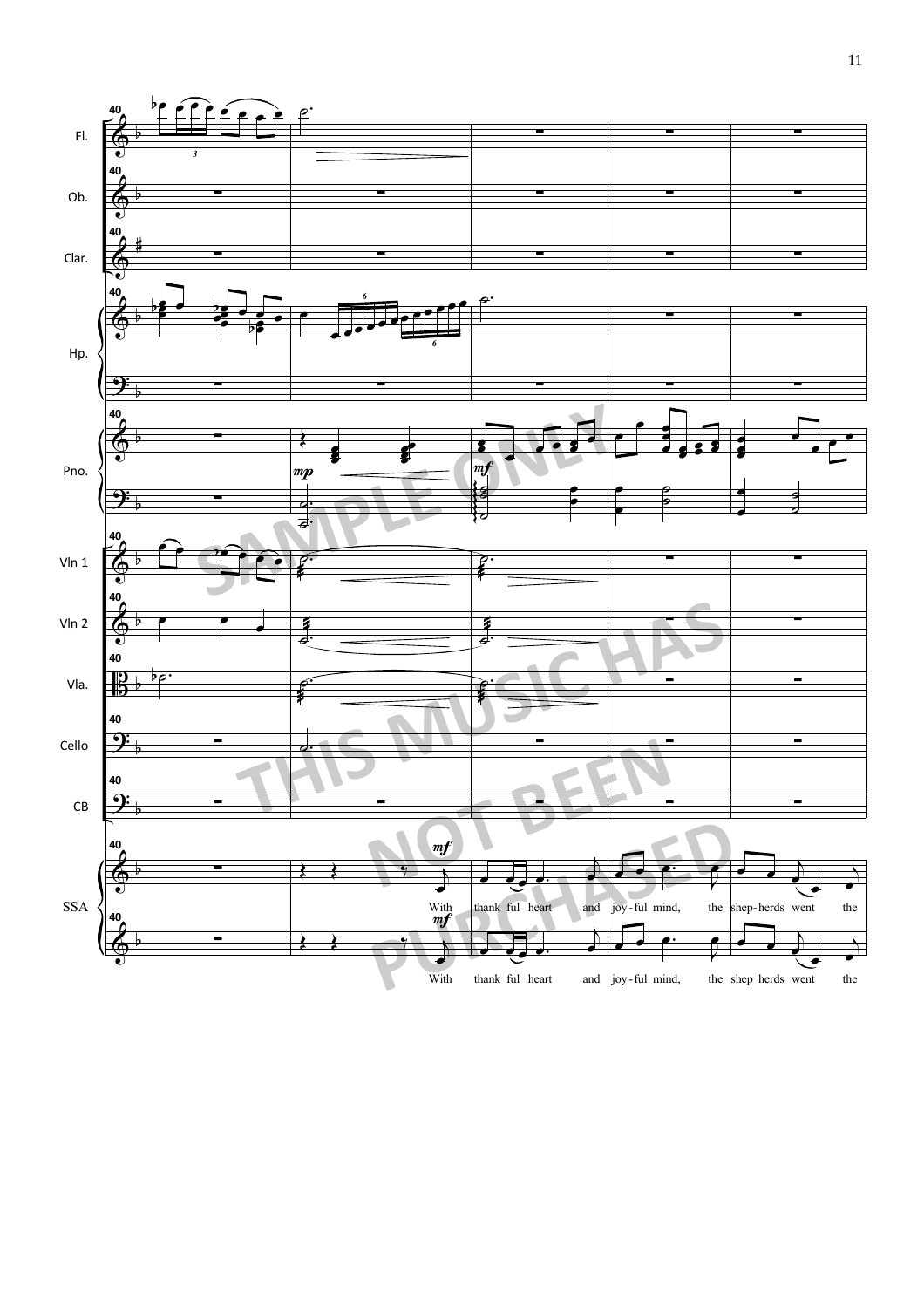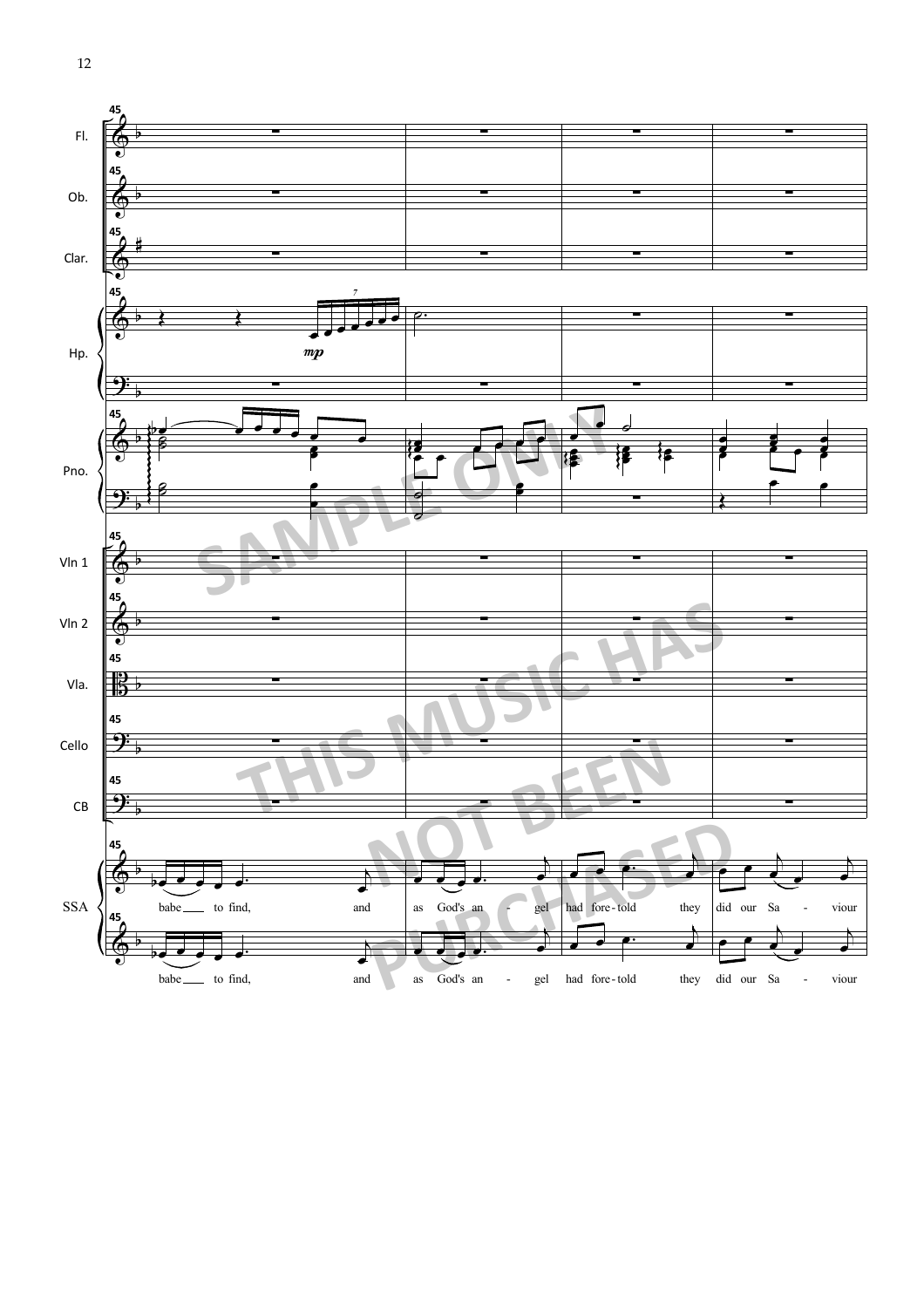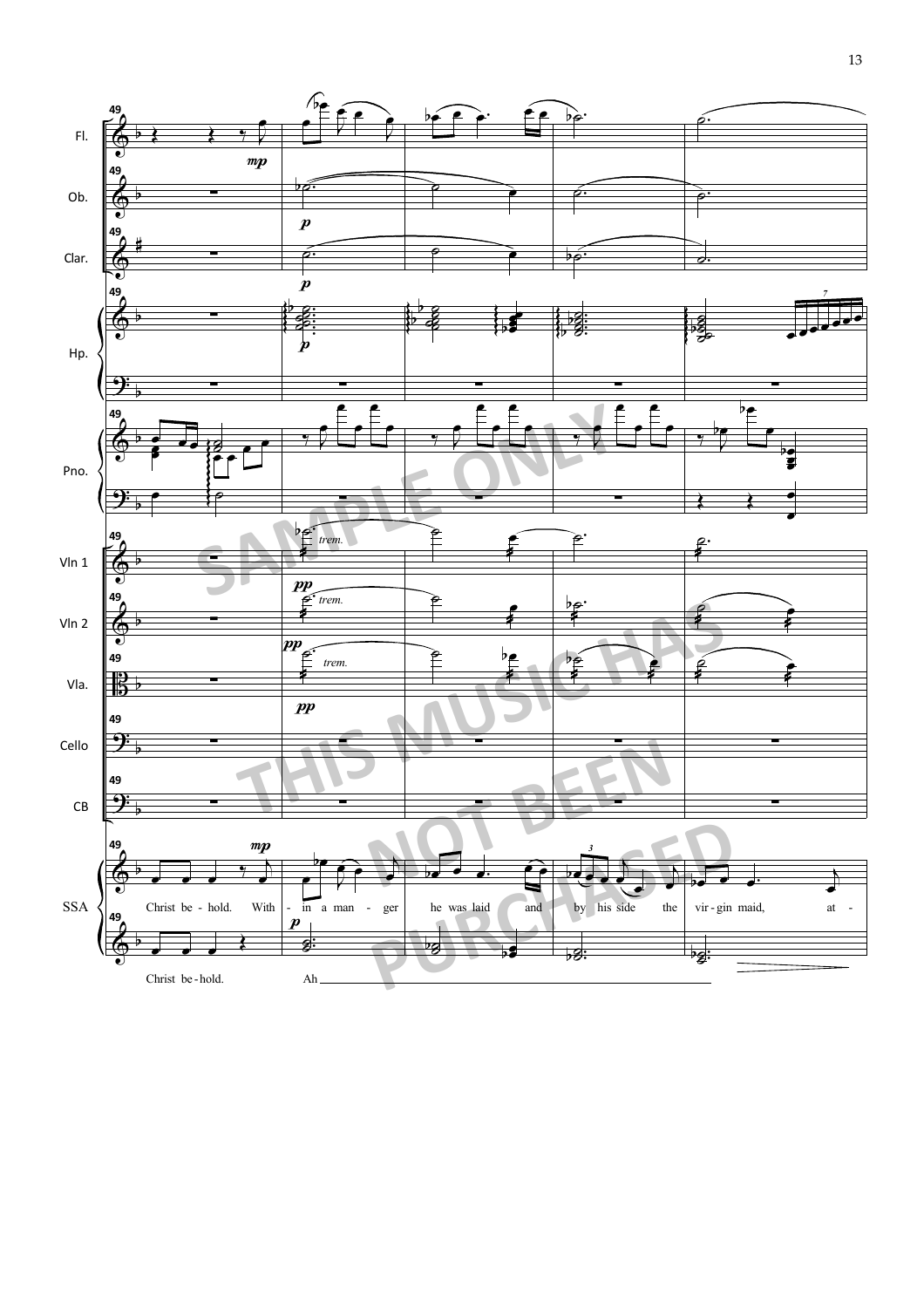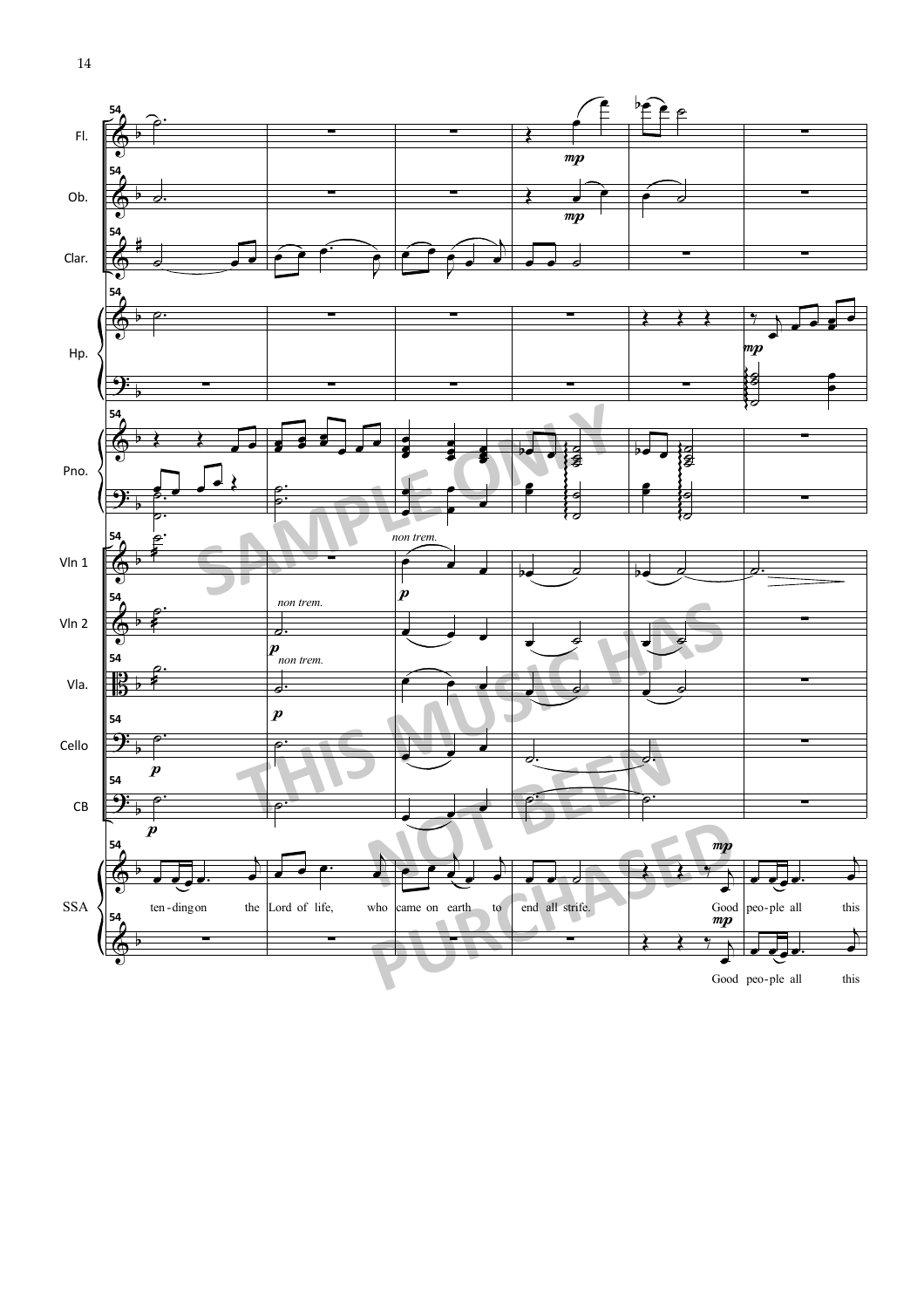